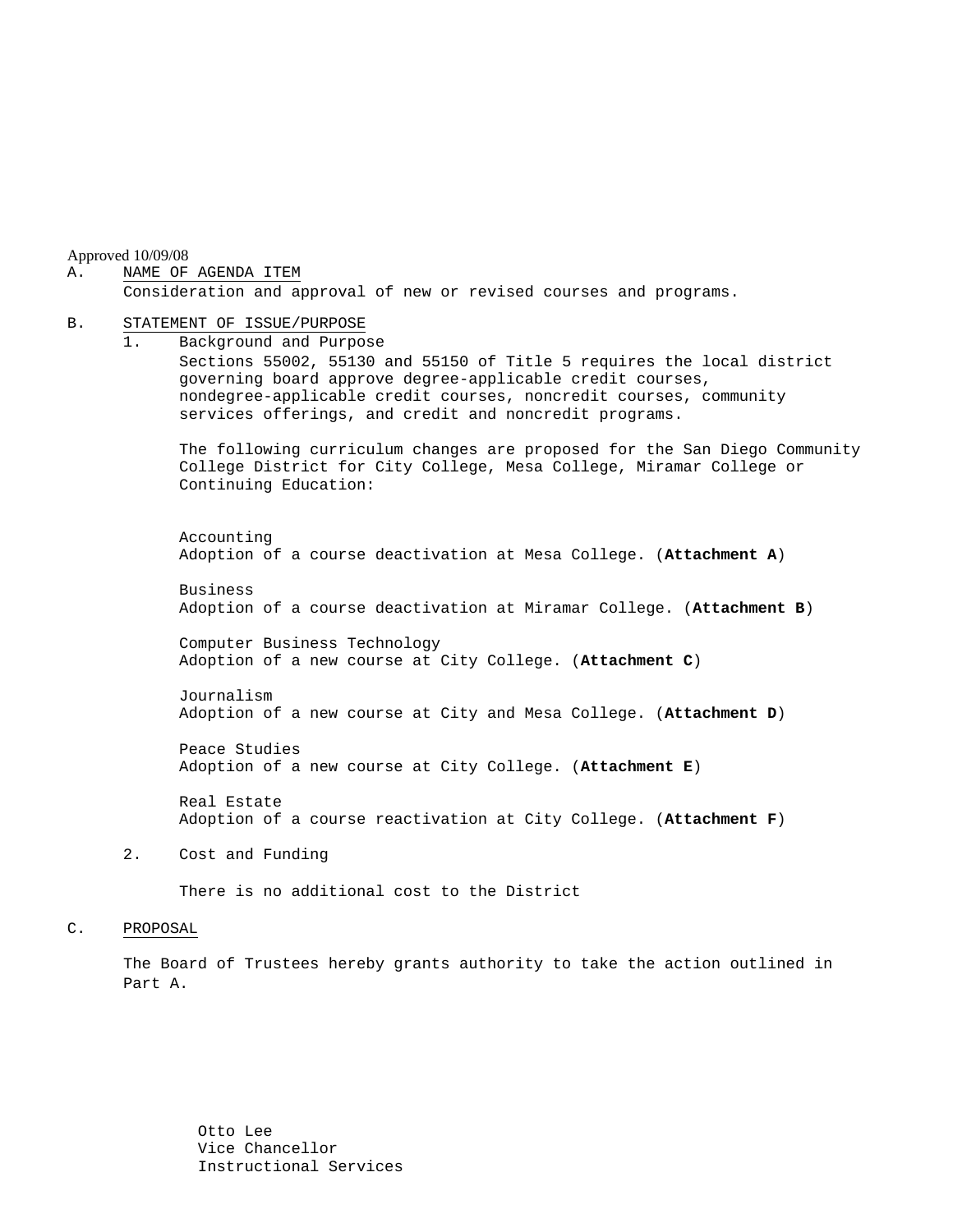Adoption of a course deactivation at Mesa College.

Proposed course deactivation at Mesa College (no longer at any college):

## **186 Accounting for Professional Offices 3 hours lecture, 3 units Grade Only**

*Advisory:* English 51 and English 56 and Mathematics 95, each with a grade of "C" or better, or equivalent, or Assessment Skill Levels W5, R5, and M40. Accounting systems for medical, legal and dental offices, including the pegboard systems and introduction to computerized accounting. Associate Degree Credit & transfer to CSU and/or private colleges and universities.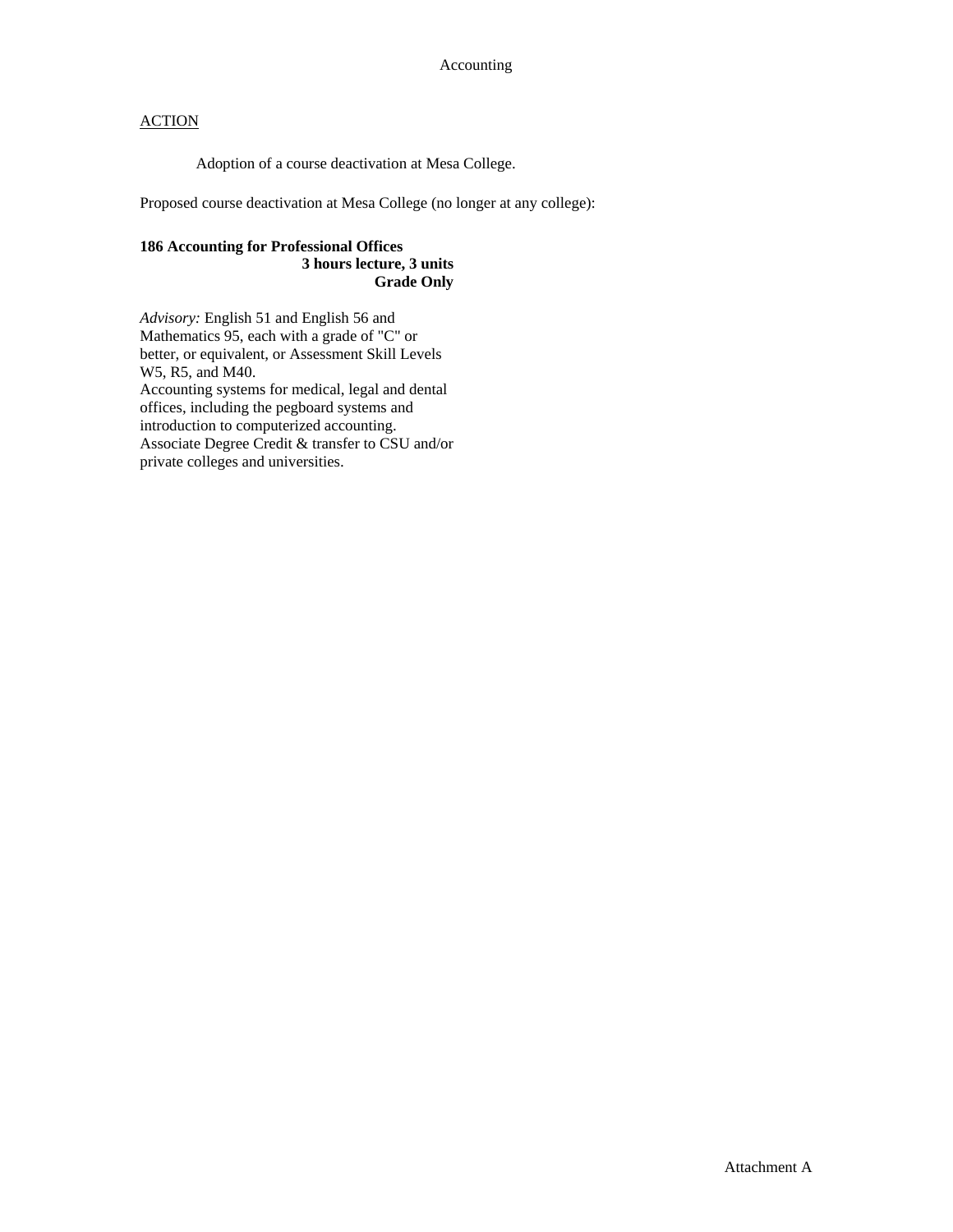Adoption of a course deactivation at Miramar College.

Proposed course deactivation at Miramar College (no longer at any college):

## **102 Introduction to Customer Service 3 hours lecture, 3 units Grade Only**

*Advisory:* English 51 and English 56, each with a grade of "C" or better, or equivalent, or Assessment Skill Levels W5 and R5. This course provides students with basic knowledge of customer service by examining customer service from the provider's and customer's perspectives. It takes a pragmatic approach to applying the principles of service within an organization. Topics include leadership in customer service, customer retention and satisfaction, classifications of service organizations, and principles and practices of internal service. (FT) Associate Degree Credit & transfer to CSU and/or private colleges and universities.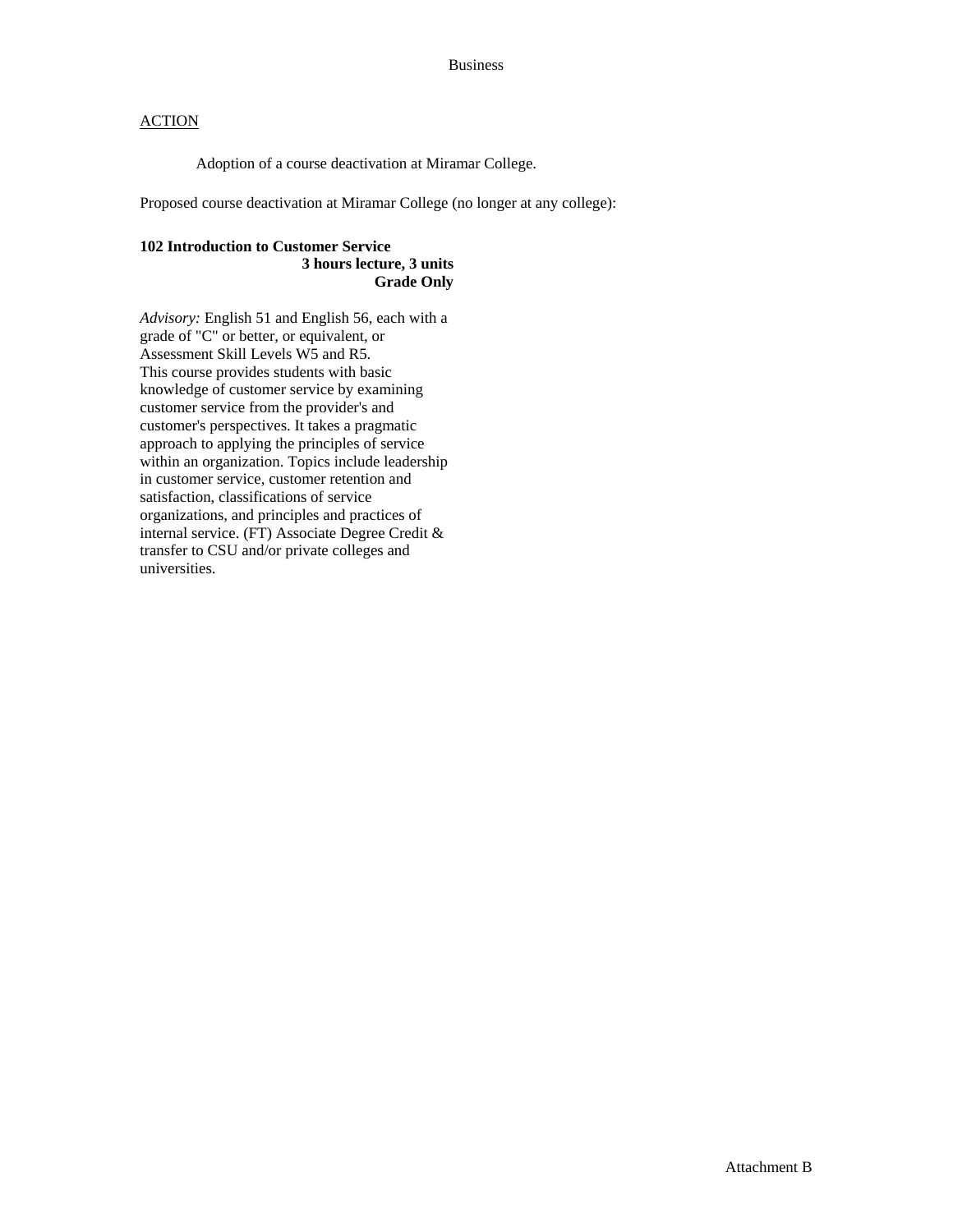Adoption of a new course at City College.

Proposed course at City College:

## **207 Advanced RIM Applications 3 hours lecture, 3 units Grade Only**

*Advisory:* Computer Business Technology 205 and 206, each with a grade of "C" or better, or equivalent. English 51 and English 56, each with a grade of "C" or better, or equivalent, or Assessment Skill Levels W5 and R5. This course involves students in hands-on applications essential for creating a records management program. Records Information Management (RIM) projects include creating an industry specific file plan, vital records protection plan, disaster recovery program, and the automation of records systems. This course is intended for students who are looking for employment or a associate degree in RIM. (FT) Associate Degree Credit & transfer to CSU and/or private colleges and universities.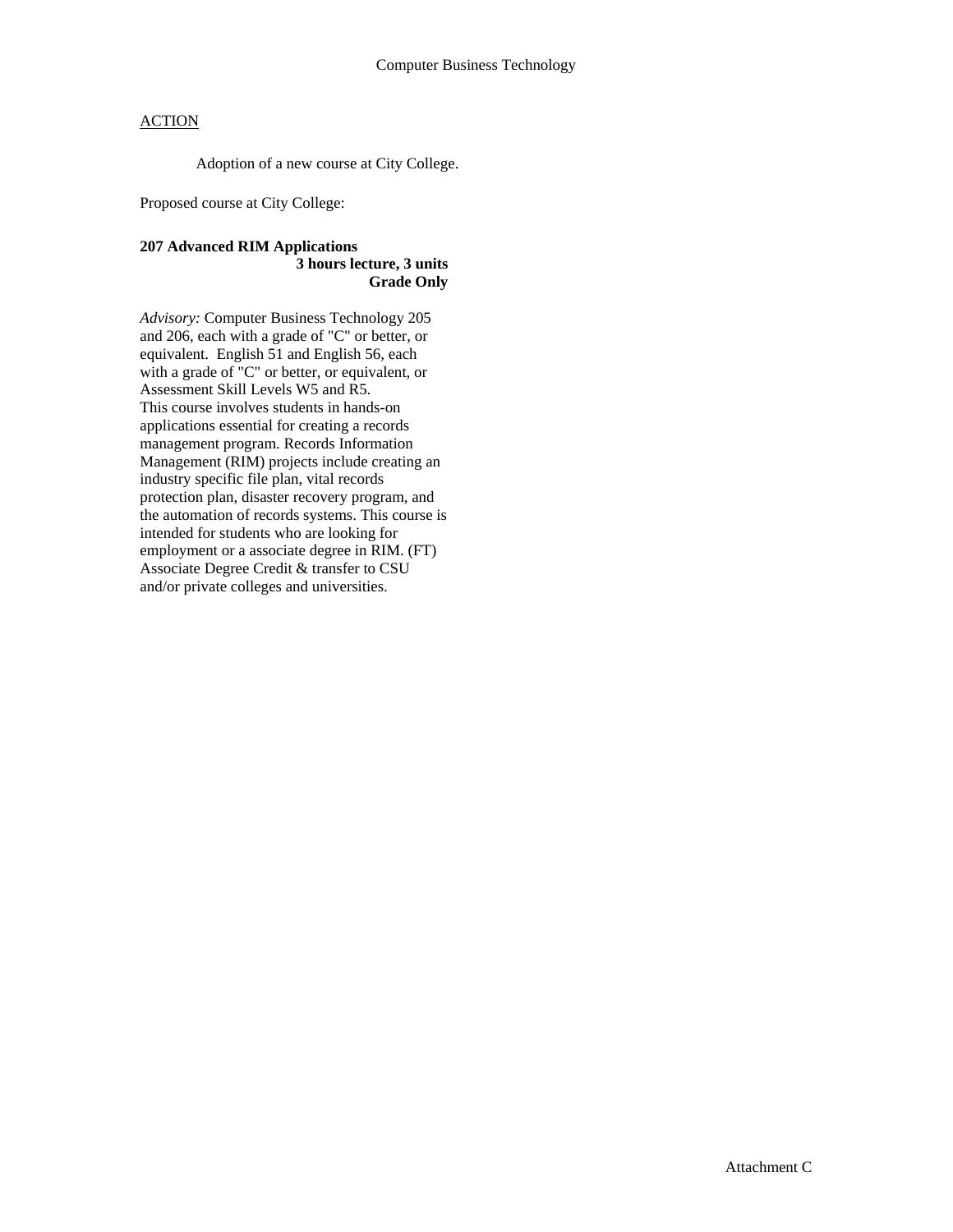Adoption of a new course at City and Mesa College.

Proposed course at City and Mesa College:

### **205 Editing for Print Journalism 2 hours lecture, 3 hours lab, 3 units Letter Grade or Credit/No Credit Option**

*Prerequisite:* Journalism 200 with a grade of "C" or better, or equivalent. This course offers instruction in editing techniques for news publications. Course content covers publication planning, copy editing, headline writing, use of photos and graphics, layout and design, advertising sales and design, news judgment and editorial leadership. Principles learned apply to print and online journalism. The course serves as preparation in the journalism major for students preparing to transfer. It also serves as an elective for students interested in learning to write for newspapers and other publications, including the campus newspaper. (FT) Associate Degree Credit & transfer to CSU and/or private colleges and universities.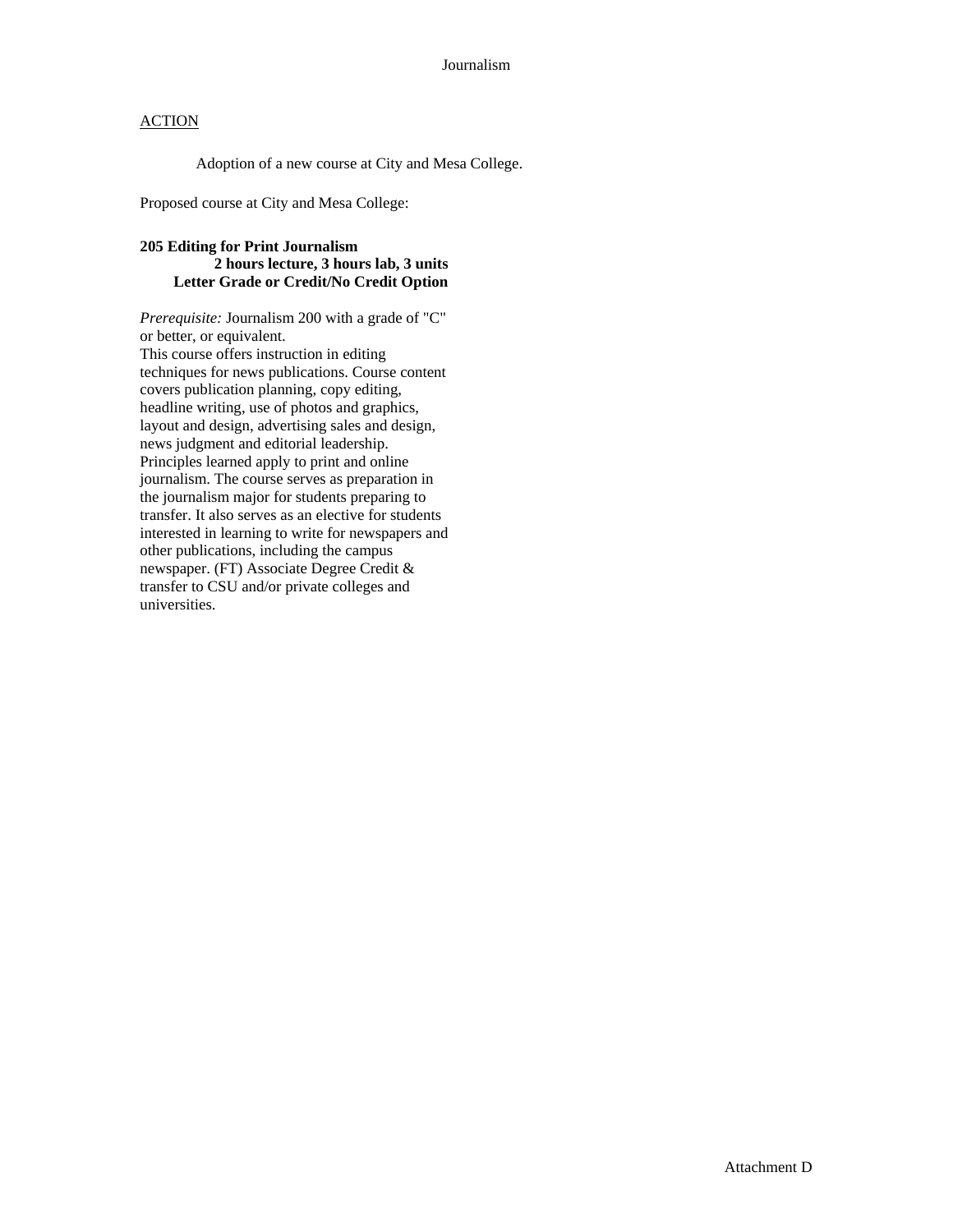Adoption of a new course at City College.

Proposed course at City College:

## **277C Service Learning -- Community: Peace Studies**

**1 - 3 hours lecture, 1 - 3 units Grade Only** 

*Corequisite: Completion of or concurrent enrollment in:* Peace Studies 101 with a grade of "C" or better, or equivalent. *Advisory:* English 51 and English 56, each with a grade of "C" or better, or equivalent, or Assessment Skill Levels W5 and R5. Students in this course develop and implement service learning projects to help the college's community under the supervision of college faculty and in cooperation with the staff of community organizations and agencies. Projects may include collaboration with community projects and agencies and educational serviceoriented projects for the college's community. Students gain hands-on experience in project planning, development, implementation and evaluation. Students meet weekly to receive support training and development opportunities regarding best practices in Service Learning. This course is intended for students from any discipline who are interested in project development, development of teaching skills, or enhancement of communication and planning skills. Course segments may be taken in any order. The combined credit for all 277C discipline courses may not exceed three units. (FT) Associate Degree Credit & transfer to CSU and/or private colleges and universities.